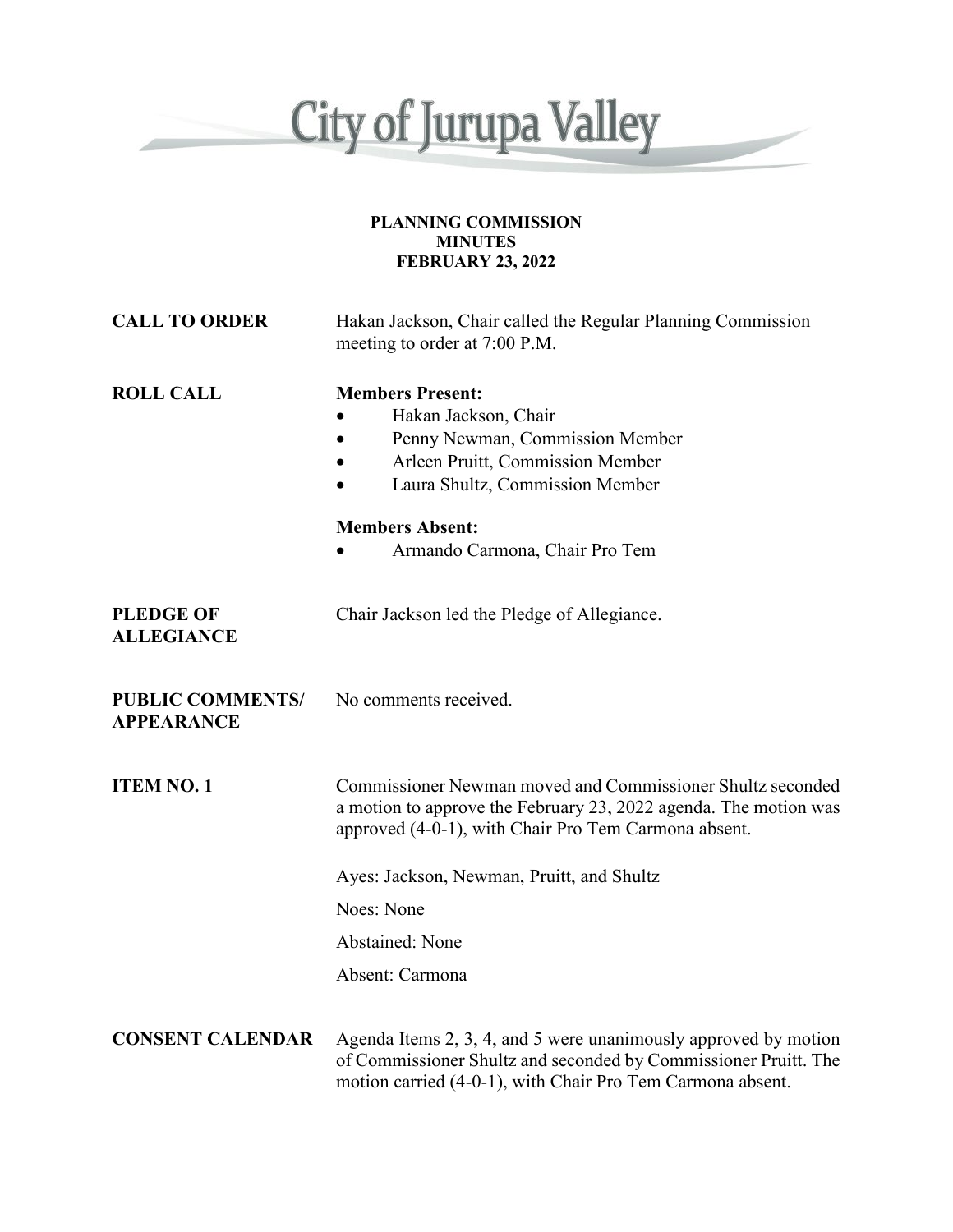# **City of Jurupa Valley**

Ayes: Jackson, Newman, Pruitt, and Shultz

Noes: None

Abstained: None

Absent: Carmona

### **ITEM NO. 6 MASTER APPLICATION (MA) NO, 21179- AMENDMENT TO THE AUGUA MANSA COMMERCE PARK SPECIFIC PLAN TO ADD COLD STORAGE AS A PERMITTED USE WITH AN APPROVED SITE DEVELOPMENT PERMIT IN THE INDUSTRIAL PARK DISTRICT**

Reynaldo Aquino, Senior Planner, provided a Power Point presentation for a proposed amendment to the Agua Mansa Commerce Park Specific Plan to add cold storage as a permitted use with an approved Site Development Permit in the Industrial Park District.

The Specific Plan's vision is to remediate this brownfield site and redevelop it into a vibrant industrial park and business park with retail opportunities. To include cold storage use as a permitted use, subject to an approved Site Development Permit, in the Industrial Park District is consistent with this vision. The use is also similar to the existing permitted uses in the Industrial Park District.

The Industrial Park District allows for a maximum of 4,216,000 square feet of building area on 189.7 acres. Cold Storage is unique from other manufacturing uses as its focus to store general ingredients and finished food products such as meat, cheese, and produce. Cold storage facilities will keep the product until grocery stores need to restock there refrigerated/frozen aisles. Therefore, manufacturing, research and development, and fulfillment centers are not part of cold storage, which make cold storage a unique use and will further enhance the diversity of uses within the Industrial district.

The proposed amendment to the Specific Plan will include the following requirements: A maximum building area for Cold Storage of 855,750 square feet; and a requirement that decreases total maximum building area for Industrial Park if cold storage was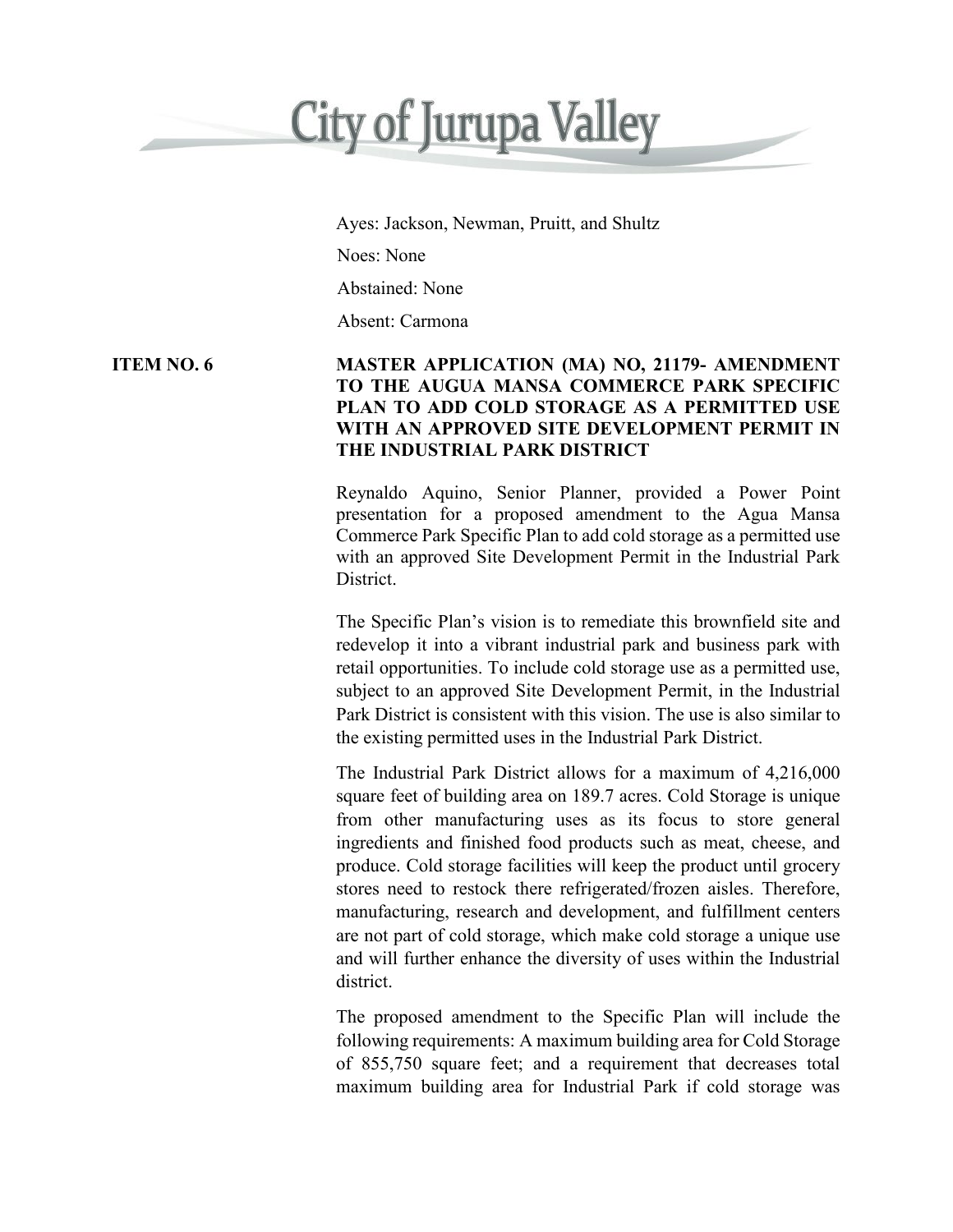## **City of Jurupa Valley**

approved without generating any increase in impacts. For every square-foot of approved Cold Storage, the Industrial Park District building area square footage will be reduced by 1.25 square feet.

In addition, the following adopted Mitigation Measurers are required for this project:

- The project will require building operators to ensure that equipment, motor vehicles and portable equipment will be turned off when not in use for than five minutes.
- Truck idling shall not exceed five minutes and the project shall place signs that identify CARB anti-idling regulations.

An addendum to the approved EIR was prepared for the addition of cold storage as an allowable use. The addendum demonstrates that all potential environmental impacts associated with proposed amendment would be within the envelope of impacts already evaluated in the Certified FEIR.

Senior Planner Aquino informed the Commissioners that the City received the following letters:

- AQMD comment letter
- Urban Crossroads response letter to AQMD comments

### **COMMISSIONER DISCUSSIO**N:

- Cold Storage impacts addressed by the EIR
- Possible tenant for the site
- Will cold storage be run on electricity or gas
- Will truck idling be addressed under Conditions of Approval
- Is current infrastructure capable of handling greater electrical load.

### **PUBLIC HEARING OPENED:**

Brent McManigal, Attorney representing the applicant, clarified the AQMD concerns.

Carter Ewing, Managing Partner thanked the Commission for their consideration and addressed their questions. Mr. Ewing informed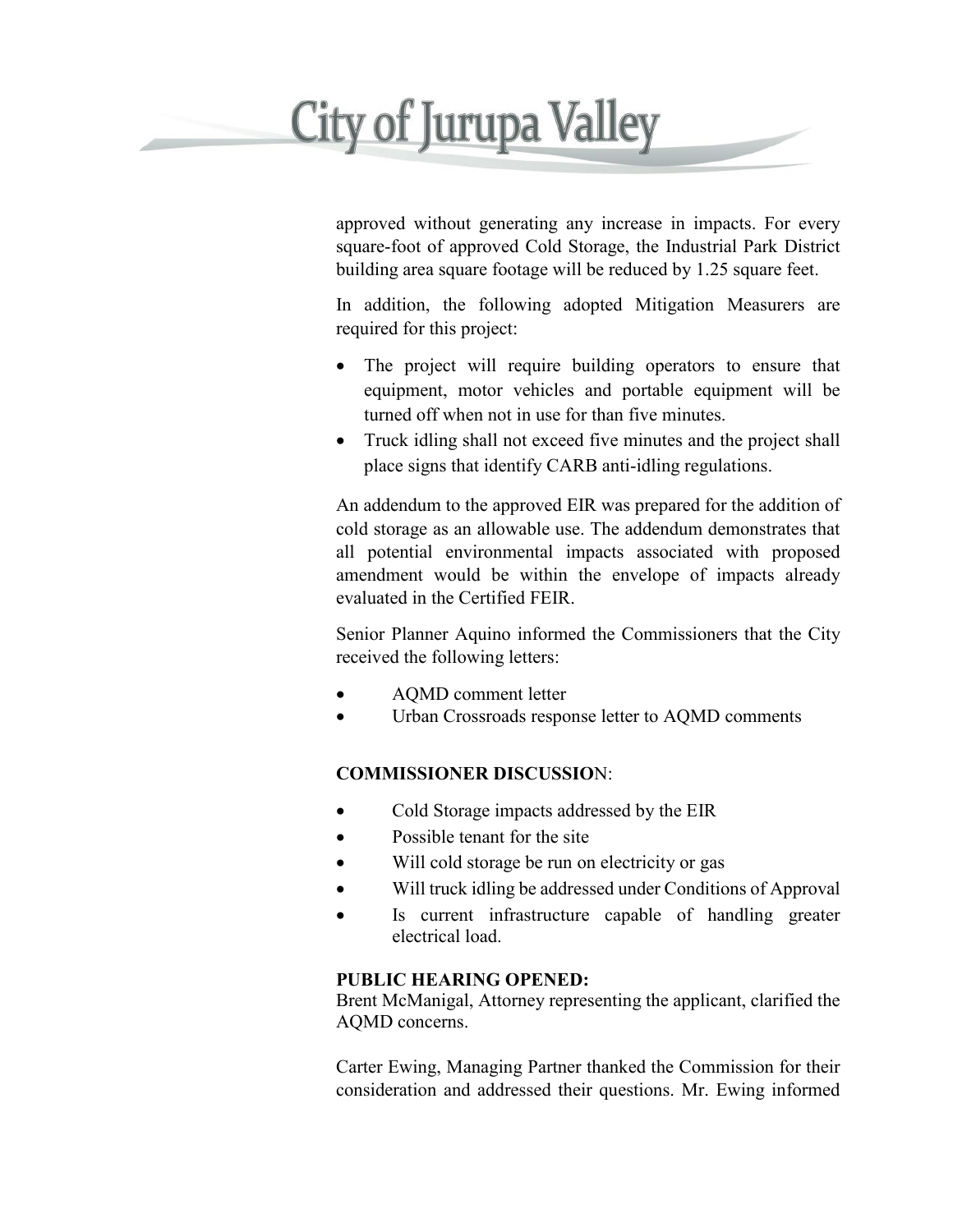## **City of Jurupa Valley**

the Commission that they currently do not have a tenant; the refrigeration units will be electric; and the buildings will be equipped for solar panels if a future tenant intends to have solar infrastructure panels.

#### **PUBLIC HEARNING CLOSED:**

Commissioner Newman moved and Commissioner Pruitt seconded a motion to adopt Resolution No. 2022-02-23-01 recommending that the City Council amend the Agua Mansa Commerce Park Specific Plan to allow cold storage as a permitted use with an approved Site Development Permit within the Industrial Park District of the Specific Plan. The motion carried (4-0-1), with Chair Pro Tem Carmona absent.

Ayes: Jackson, Newman, Pruitt, and Shultz

Noes: None

Abstained: None

Absent: Carmona

### **ITEM NO. 7 MASTER APPLICATION (MA) NO, 21289 – 2ND REQUEST FOR A ONE (1) YEAR EXTENSION OF TIME FOR TENTATIVE TRACT MAP (TTM) NO. 36947 – EMERALD RIDGE NORTH**

Kumail Raza, Associate Planner, provided a PowerPoint presentation for this item. The applicant, Highpointe Emerald Ridge, requests a one (1) year Extension of Time for TTM36947 consisting of 184 single-family residential lots on approximately 44 acres. No changes are proposed to the design or layout of the subdivision of land as part of this extension request. The proposed one-year extension of time for TTM36947 is in conformance with the City's Municipal Code and General Plan. Per Section Code 7.15.230, a TTM is eligible for up to six (6) extensions in one (1) year increments. This would be the  $2<sup>nd</sup>$  one (1) year extension.

### **PUBLIC HEARING OPENED:**

No comments received.

### **PUBLIC HEARNING CLOSED:**

Commissioner Pruitt moved and Commissioner Schultz seconded a motion to adopt Resolution No. 2022-02-23-02 approving a second